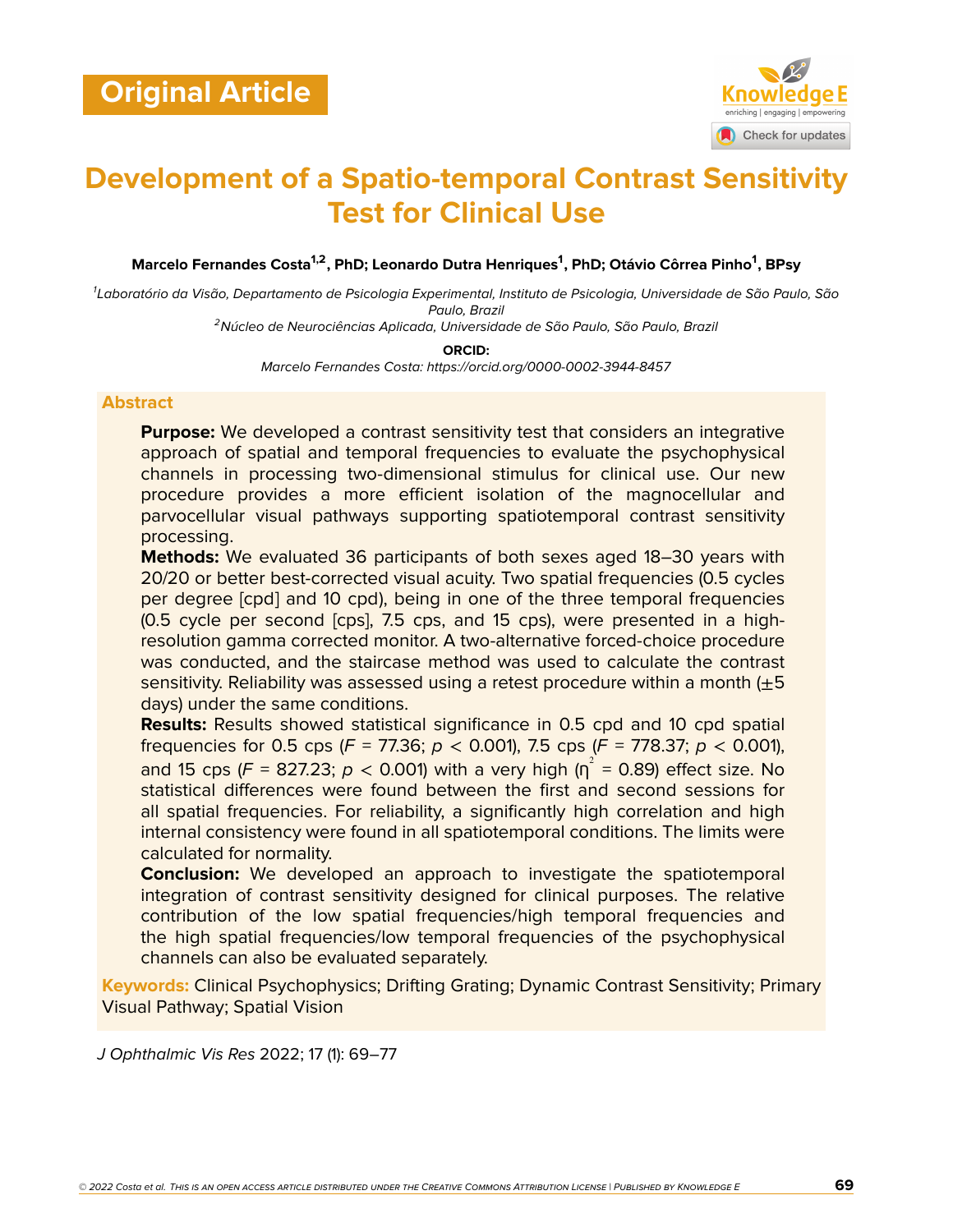### **INTRODUCTION**

The evaluation of visual functions has improved in the last three decades with the development of visual tests for visual acuity (VA), [\[1](#page-7-0)-6] contrast sensitivity (CS),<sup>[\[7](#page-7-2)–[12\]](#page-7-3)</sup> color vision (CV),<sup>[\[13](#page-7-4)–[16\]](#page-7-5)</sup> motion perception (MP),<sup>[[17](#page-7-6)[–20](#page-7-7)]</sup> and stereopsis (ST),<sup>[[21–](#page-7-8)[26](#page-7-9)]</sup> among others. Despite these developments and multiple studies showing that visual functions other than VA provide diagnosis for subclinical and early impairments in visual function,<sup>[[27](#page-7-10)–[38](#page-8-0)]</sup> ophthalmology and visual sciences associated with optometry and orthoptic clinical practice have been preferentially using VA as a measurement of visual function.

The clear advantage of CS over VA measurements is the more detailed description of spatial vision, since symptomatic changes can occur in CS with VA within normal limits.<sup>[[39,](#page-8-1) [40](#page-8-2)]</sup> Further, the test for VA is a measurement of the spatial separation function mediated by the parvocellular (PC) pathway, while CS measurements carry information mediated by the PC and magnocellular (MC) pathways.<sup>[[41–](#page-8-3)[45\]](#page-8-4)</sup> Since both pathways can be measured by a CS function, it is an obvious clinical test with more resources for diagnosis of visual impairments.

Clinical assessment of CS is mainly performed using charts such as Pelli-Robson and Functional Acuity Contrast Test (FACT).<sup>[[43,](#page-8-5) [46](#page-8-6)]</sup> Both methodologies have significant limitations. The Pelli-Robson chart is based on a recognition VA test; however, it has a fixed low spatial frequency in the overall chart, and the contrast steps are based on three letters, which could lead to a learning effect after only a few uses. Another problem related to the Pelli-Robson chart is the need to read letters, which reduces testing potential for young children. The FACT is composed of five

#### **Correspondence to:**

Marcelo Fernandes Costa, PhD. Departamento de Psicologia Experimental, Instituto de Psicologia, Universidade de São Paulo, Av. Prof. Mello Moraes, 1721 Butantã, São Paulo, SP 05508-030, Brazil. E-mail: costamf@usp.br

Received 22-04-2020; Accepted 11-03-2021

**DOI:** 10.18502/jovr.v17i1.10172

**Access this article online Website:** <https://knepublishing.com/index.php/JOVR> spatial frequencies and nine contrast levels. One important problem is that almost all participants with normal vision can see the last contrast level for middle frequencies, inserting a roof effect to reduce the sensitivity of the test. They were unable to see more than half of the contrast levels for low and high spatial frequencies. Furthermore, the suprathreshold contrast levels were also fixed, reducing the precision of sensitivity measurement. Despite these problems, these methods have been successfully used to measure CS in clinical settings.

Some studies have proposed alternative methods to isolate the contribution of the PC and MC pathways for psychophysical measurements of CS with relative success.<sup>[\[47\]](#page-8-7)</sup> However, they were designed to identify the psychophysical signature of the PC and MC pathways, and they took a long time to be completed (about one and a half hour), which made them unviable for clinical purposes.

Considering the above, we purposed a new CS test which intends to deal with chart measurement problems, and aimed to make the test user-friendly. The use of the same test for children and adults can make data comparable for development followups, including a dynamic variable that amplifies the differences between PC and MC pathways. The possibility of isolating visual pathways is mandatory because many ocular and cerebral diseases affect these pathways differently. Our experience in the study of the traditional CS measurements in mercury,<sup>[[30,](#page-8-8) [48](#page-8-9)-[50](#page-8-10)]</sup> diabetes mellitus type 2,<sup>[\[51,](#page-8-11) [52](#page-8-12)]</sup> multiple sclerosis,[\[53](#page-8-13)] and Leber's Ocular Hereditary Neuropathy<sup>[[54](#page-8-14)[–56](#page-8-15)]</sup> motivated us to develop a CS test with greater efficiency in isolating PC and MC pathways for clinical testing.

#### **METHODS**

#### **Participants**

We evaluated 36 participants (17 men and 19 women) with a best-corrected VA of 20/20 or

**How to cite this article:** Costa MF, Henriques LD, Pinho OC. Development of a Spatio-temporal Contrast Sensitivity Test for Clinical Use. J Ophthalmic Vis Res 2022;17:69–77.

This is an open access journal, and articles are distributed under the terms of the Creative Commons Attribution-NonCommercial-ShareAlike 4.0 License, which allows others to remix, tweak, and build upon the work non-commercially, as long as appropriate credit is given and the new creations are licensed under the identical terms.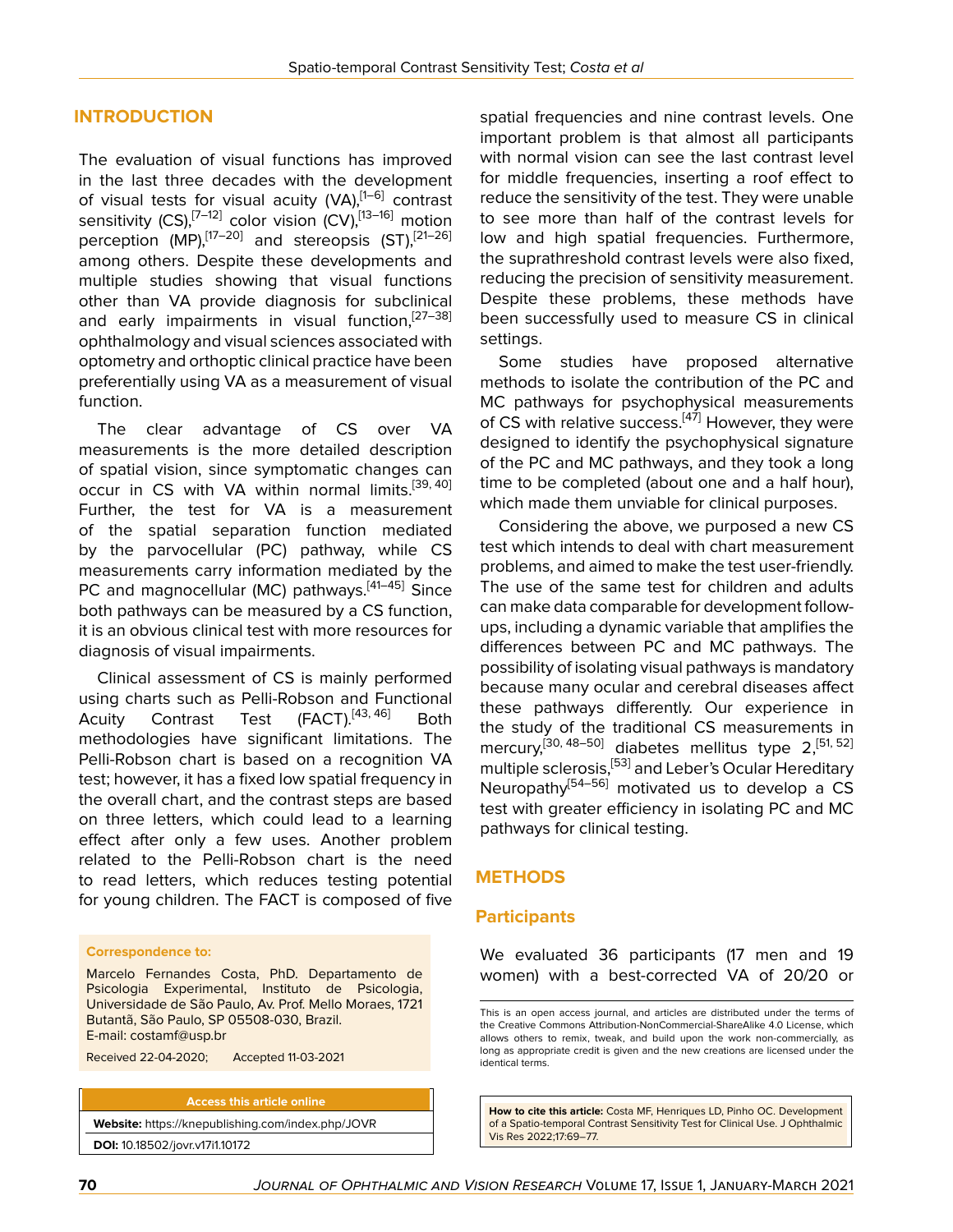better, measured using the ETDRS–Tumbling E chart (Xenônio Rep. Prod., São Paulo, Brazil). The exclusion criteria were absence of ophthalmologic complaints and/or diabetes mellitus, rheumatoid arthritis, systemic arterial hypertension, any other known systemic diseases, smokers, and the presence of dichromacy or anomalous trichromacy using the 38 plates version of the Ishihara pseudoisochromatic plates (Kanehara Trade Inc., Tokyo, Japan).

The participants, aged between 18 and 30 years  $(M = 22.6; SD = 3.7)$  were undergraduate and graduate students of the Institute of Psychology of the University of São Paulo. This study was approved by the local ethics committee via the approval number 66767317.5.0000.5561. All participants provided written consent for the inclusion of material about themselves and acknowledged that they could not be identified, as we ensured complete anonymity. The study followed the principles of the 1964 Declaration of Helsinki and its revised version.

# **Equipment and Stimulus**

CS functions were also measured psychophysically with the software PSYCHO for Windows v2.36 (Cambridge Research) using a Sony Trinitron 19 in. (GFD-420). The monitor was driven by a Cambridge Research VSG 2/4 graphics board with a refresh rate of 100 Hz non-interlaced and an 800  $\times$  600 resolution.

The stimuli used were horizontal sinusoidal gratings with an average luminance of 10 fL, that is, 34.4  $\text{cd/m}^2$ , measured using an Optical OP200-E photometer (Cambridge Research) and a visual angle of 4°. The luminance output of the screen was calibrated using a luminance meter (LS-110, Konica Minolta Sensing, Inc., Osaka, Japan). Screen uniformity was checked at maximum output. The contrast of the sinusoidal grating is defined as a Michelson contrast:

$$
C = \frac{L_{\text{max}} - L_{\text{min}}}{L_{\text{max}} + L_{\text{min}}},
$$

where *Lmax* is the maximum and *Lmin* is the minimum luminance consisting of a dimensional value. Gratings of 0.5 cycles per degree (cpd) and 10 cpd drifted rightward and leftward at temporal frequencies of 0.5, 7.5, and 15 cycles per second (cps). Testing was conducted in a dark room with

the participants positioned 1 m away from the video monitor.

#### **Procedure**

Participants were sat in a comfortable chair 1 m away from the monitor screen and were instructed to keep their eye fixed on a small black cross centered on the screen. Head stabilization was not performed. Ophthalmological patches (Oftan, AMP, São Paulo, Brazil) were used to cover one randomly chosen eye.

At the beginning of the experiment, the participant was adapted to a gray mean luminance in the dark for 5 min. The stimulation consisted of a drifting grating with a randomly chosen spatial frequency presented by 1000 ms, followed by 3000 ms for the response in a two-alternative forced-choice (2-AFC) procedure, pressing a specific keyboard key for the right (m) and left (z) based on their perception of the grating's drifting side [Figure 1].

A psychophysical staircase procedure with a dynamic step size was used to determine the threshold. The staircase began with a high contrast level (70  $\pm$  10 randomly chosen), which changed the luminance to the mean luminance background. The change depended on the participant's response: the grating contrast approached the background mean luminance every time there was a correct response and moved away from it when there was an incorrect response. The dynamic step consisted of a 50% reduction of the contrast level between the stimulus and background luminance. After the second reversal, the reduction changed to 12.5% between the stimulus level and background luminance. The contrast improvement always changed in increments of 25%. After seven staircase reversals, the program automatically calculated the contrast thresholds as the average luminance corresponding to the last five reversals. All testing procedures, including the adaptation time, lasted approximately 20 min.

For all spatial frequencies, the contrast thresholds were converted to CS according to the following equation:

$$
S=\frac{1}{Ct},
$$

where *Ct* is the contrast threshold. To define the CS function, the CS for each spatial frequency was plotted.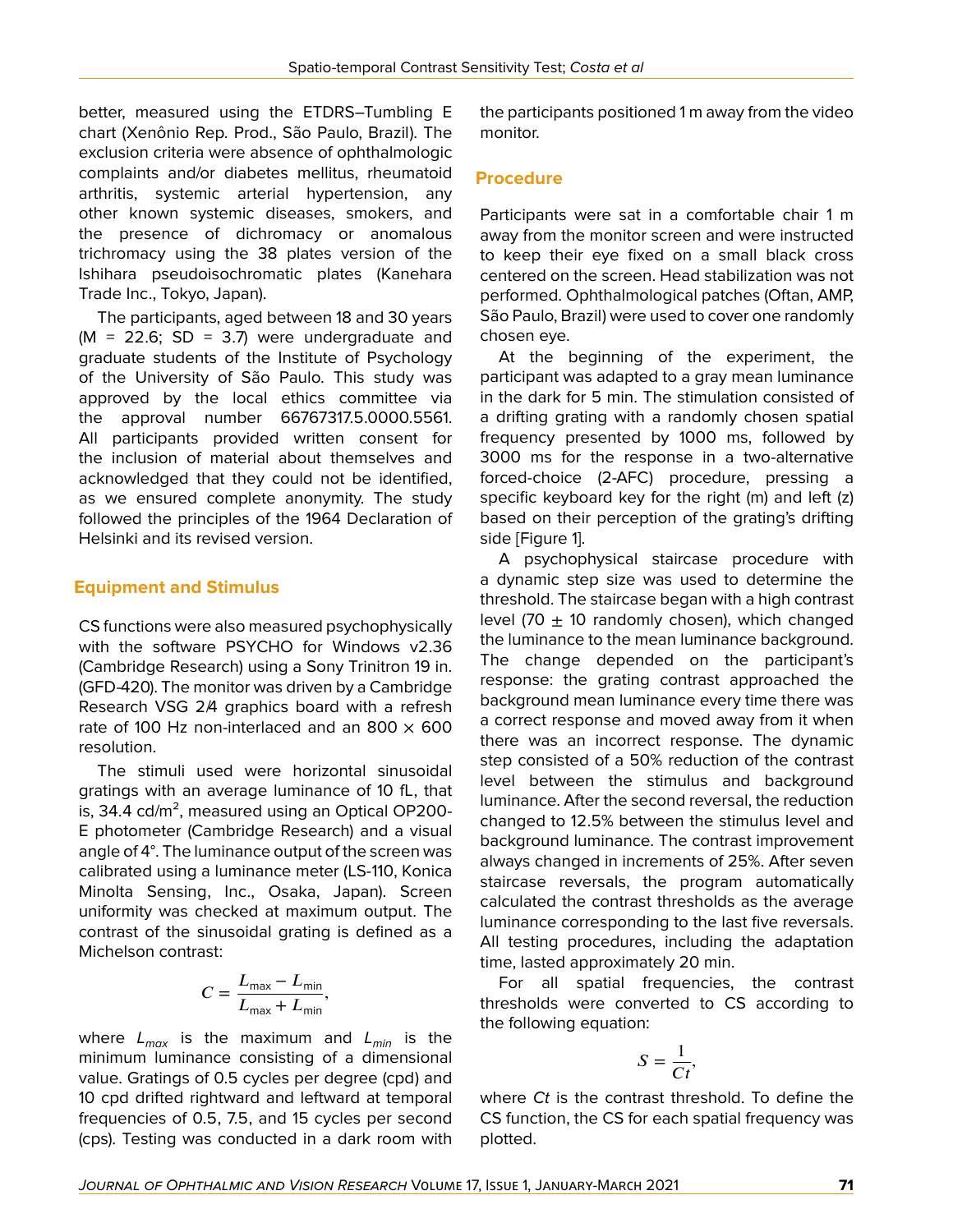

**Figure 1.** The illustrative timeline of the testing session. A spatial frequency randomly chosen was presented by 1 s, moving rightward or leftward in an also randomly chosen temporal frequency. The patient had up to 3 s to judge the movement of the grating in a two-AFC procedure.

Test reliability was estimated by comparing CS measurements in a test–retest design. The retest of the CS measurements was performed in all participants with a mean interval of one month  $(\pm 5)$ days) between the first and second measurements. The retests were also performed monocularly in the same eye and under the conditions of the first test.

# **Statistical Analysis**

Statistical analyses were performed using Statistica v.6.0.4, (StatSoft Inc., Tulsa, OK, USA, 2001). A complete descriptive analysis was performed. The normal distribution was checked by the Shapiro– Wilk and Kolmogorov–Smirnoff tests. A repeatedmeasures ANOVA was used to evaluate the

statistical differences between spatial frequencies, drift velocity, and test–retest conditions. The correlation was calculated using the Pearson's product moment correlation test. No significant differences (*p* < 0.05) were observed between the conditions. The effect size, which is a quantitative measure of the magnitude of the experiment effect, was assessed using Cohen's *d* classification, that is,  $d = 0.2$  was considered a "small" effect size, *d* = 0.5 represented a "medium" effect size, *d*  $= 0.8$  a "large" effect size, and  $d = 1.4$  a "huge effect" size.<sup>[[57](#page-8-16)]</sup> The interpretation of the effect size was that if the means of the two groups do not differ by 0.2 or more SD, the difference could be considered trivial, even if it is statistically significant.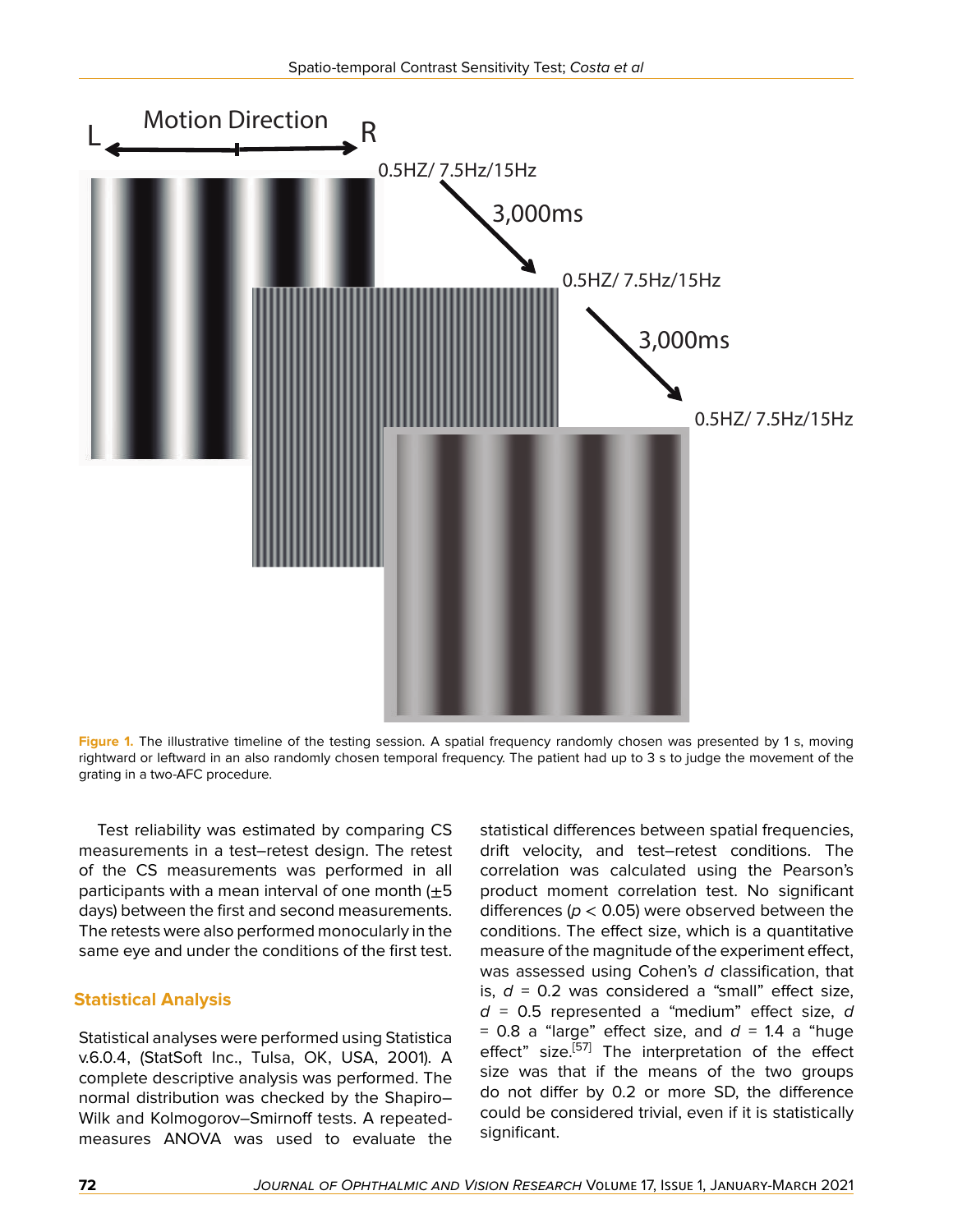# **RESULTS**

All participants successfully completed both the first and second sessions. The CS measured in the first and second experimental sessions is described in detail in Table 1.

Considering the spatial frequencies of the grating, statistically significant results were found between 0.5 cpd and 10 cpd for 0.5 cps (*F* = 77.36; *p* < 0.001), 7.5 cps (*F* = 778.37; *p* < 0.001), and 15 cps (*F* = 827.23; *p* < 0.001) in the first and second sessions. The calculated effect size was considered to be very high ( $\eta^2$  = 0.89). No statistical difference was found between the first and second sessions for all spatial frequencies for 0.5 cps (*F* = 0.11; *p* = 0.73), 7.5 cps (*F* = 0.06; *p* = 0.93), and 15 cps  $(F = 0.24; p = 0.63)$ . The results are shown in Figure 2.

Reliability was assessed using Pearson's correlation, and the results are shown in Figure 3. A significantly high correlation was found in 0.5 cpd for 0.5 cps (*r* = 0.988; *p* < 0.001), 7.5 cps (*r* = 0.919; *p* < 0.001), and 15 cps (*r* = 0.985; *p* < 0.001), and in 10 cpd for 0.5 cps (*r* = 0.989; *p* < 0.001), 7.5 cps (*r* = 0.972; *p* < 0.001), and 15 cps (*r* = 0.980; *p*  $< 0.001$ ).

Internal consistency was assessed using Cronbach's alpha coefficient. A high internal consistency was obtained for 0.5 cpd ( $\alpha$  = 0.8449) with high item-total correlation for 0.5 cps (*r* = 0.880), 7.5 cps (*r* = 0.836), and 15 cps (*r* = 0.894). Similarly, a high item-total correlation was also observed for 10 cpd ( $\alpha$  = 0.8963) to 0.5 cps ( $r =$ 0.997), 7.5 cps (*r* = 0.994), and 15 cps (*r* = 0.979).

Based on the tolerance limits, we calculated the boundaries of the CS normality range for clinical purposes. Tolerance limits were calculated considering the mean value (*X*) and with a factor (*k*) multiplied by the standard deviation (SD).[[58\]](#page-8-17) The *k* factor can be chosen considering the percentage of the population covered (90%, 95%, or 99%) and the significance level of 0.90, 0.95, or 0.99, according to the number of participants. For our number of participants, we used the value 2.03, in which we covered 95% of the population with a *p*value of 0.95. The tolerance limits are presented in the rightmost columns of Table 1.

# **DISCUSSION**

Clinical evaluation of CS has been improved in ophthalmological clinics<sup>[\[8,](#page-7-11) [9](#page-7-12)]</sup> and it is a good

step forward in understanding the spatial vision of their patients, as VA is a one-dimensional evaluation and CS is a two-dimensional test, since contrast is added to each spatial frequency measured. In our study, we included one more dimension by adding temporal modulation, which is a significant improvement, considering that objects in our visual environment are frequently moving. Using this more complex approach to investigate spatial vision, we can potentially be able to help our patients more efficiently and conduct more informative studies about visual and ophthalmological diseases and about the visual impairment suffered.

The robustness of our CS test was addressed by calculating the validity and reliability of the measurement. Validity was assessed by measuring the Pearson's correlation coefficients of the first and second measurements. We had a high correlation coefficient for both low (0.5 cpd) and high (10 cpd) spatial frequencies, regardless of the temporal frequency used. Since both the first and second measurements were highly correlated, this suggested that the influence of external variables had a low impact on the results obtained. Further, the reliability was considered high, suggesting that the reliability of our test was strong.

We also compared the mean contrast sensitivities of the first and second measurements. The absence of statistical significance in the same spatial frequencies compared to the first and second testing sessions and the statistical difference between the temporal frequencies within the first and the second testing sessions corroborate that our new CS test is robust.

An additional advantage of our measurement is the possibility of isolating the MC and PC visual pathways that contribute to CS. Using the amplitude of extracellular synaptic potential recordings for different Michelson contrast levels, retinal cells that project to the MC layer of the lateral geniculate nucleus (LGN) showed a logarithmic curve, in which huge improvements in amplitude responses occurred with small contrast increments. For the retinal ganglion cells projecting to the PC layer of the LGN, a linear curve was modeled with a small increase in amplitude response with a moderate increase in contrast levels.<sup>[\[41\]](#page-8-3)</sup> The psychophysical correlates of these visual pathways were obtained using a pedestal paradigm.<sup>[[47\]](#page-8-7)</sup> MCinferred responses were related to high temporal frequencies and PC-inferred responses related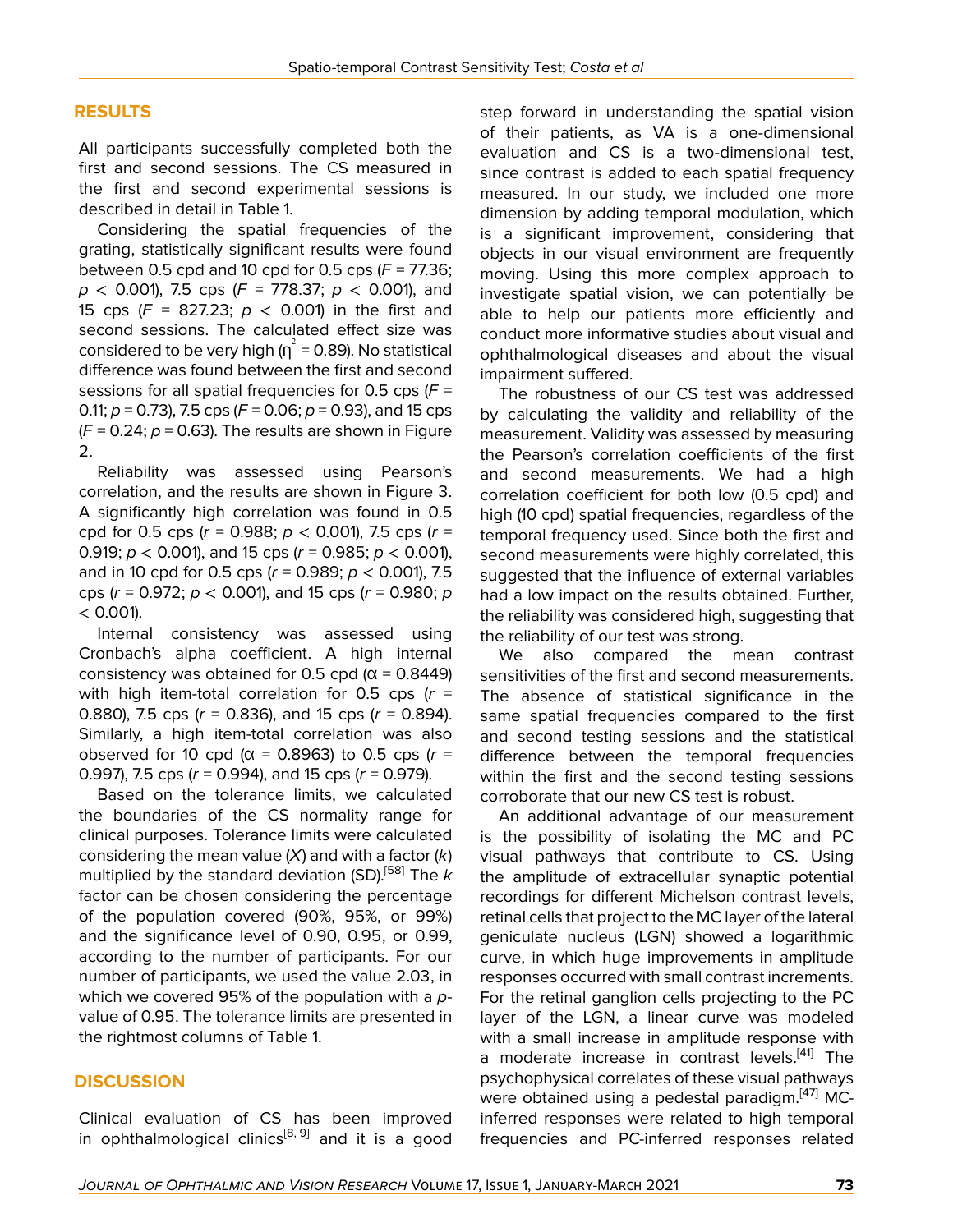| <b>Spatial frequency</b> | <b>First measurement</b> |              |              | <b>Second measurement</b> |              |              |
|--------------------------|--------------------------|--------------|--------------|---------------------------|--------------|--------------|
|                          | $0.5$ cps                | $7.5$ cps    | $15$ cps     | 0.5 <sub>cps</sub>        | $7.5$ cps    | $15$ cps     |
| $0.5$ cpd                | 174.2 (32.5)             | 332.6 (78.6) | 163.2 (37.4) | 174.8 (32,2)              | 332.6 (56.9) | 167.2 (33.4) |
| 10 cpd                   | 113.7(43.7)              | 76.2 (25.4)  | 34.7 (7.8)   | 117.7 (41.3)              | 77.7 (25.9)  | 35.2(6.9)    |

cpd, cyle per degree; cps, cycle per second

**Table 2.** Tolerance limits of contrast sensitivity for normality ranges

**Table 1.** Descriptive data from the first and second contrast sensitivity measurements

| <b>Spatial frequency</b> | <b>Tolerance limits</b> |                |        |  |  |
|--------------------------|-------------------------|----------------|--------|--|--|
|                          | $0.5$ cps               | <b>7.5 cps</b> | 15 cps |  |  |
| $0.5$ cpd                |                         |                |        |  |  |
| Upper                    | 240.3                   | 492.2          | 239.1  |  |  |
| Lower                    | 108.2                   | 173            | 87.3   |  |  |
| 10 cpd                   |                         |                |        |  |  |
| Upper                    | 202.5                   | 127.9          | 50.5   |  |  |
| Lower                    | 24.8                    | 24.6           | 18.8   |  |  |

cpd, cyle per degree; cps, cycle per second



**Figure 2.** The psychophysical CS signature for the low (0.5 cpd) and high (10 cpd) spatial frequency. (A) The mean and standard deviation of the spatiotemporal interaction. (B) The normality range to be used for clinical purposes. In both panels, it is evident that the middle and high temporal frequencies are more discriminable areas to isolate the MC and PC contribution in the CS.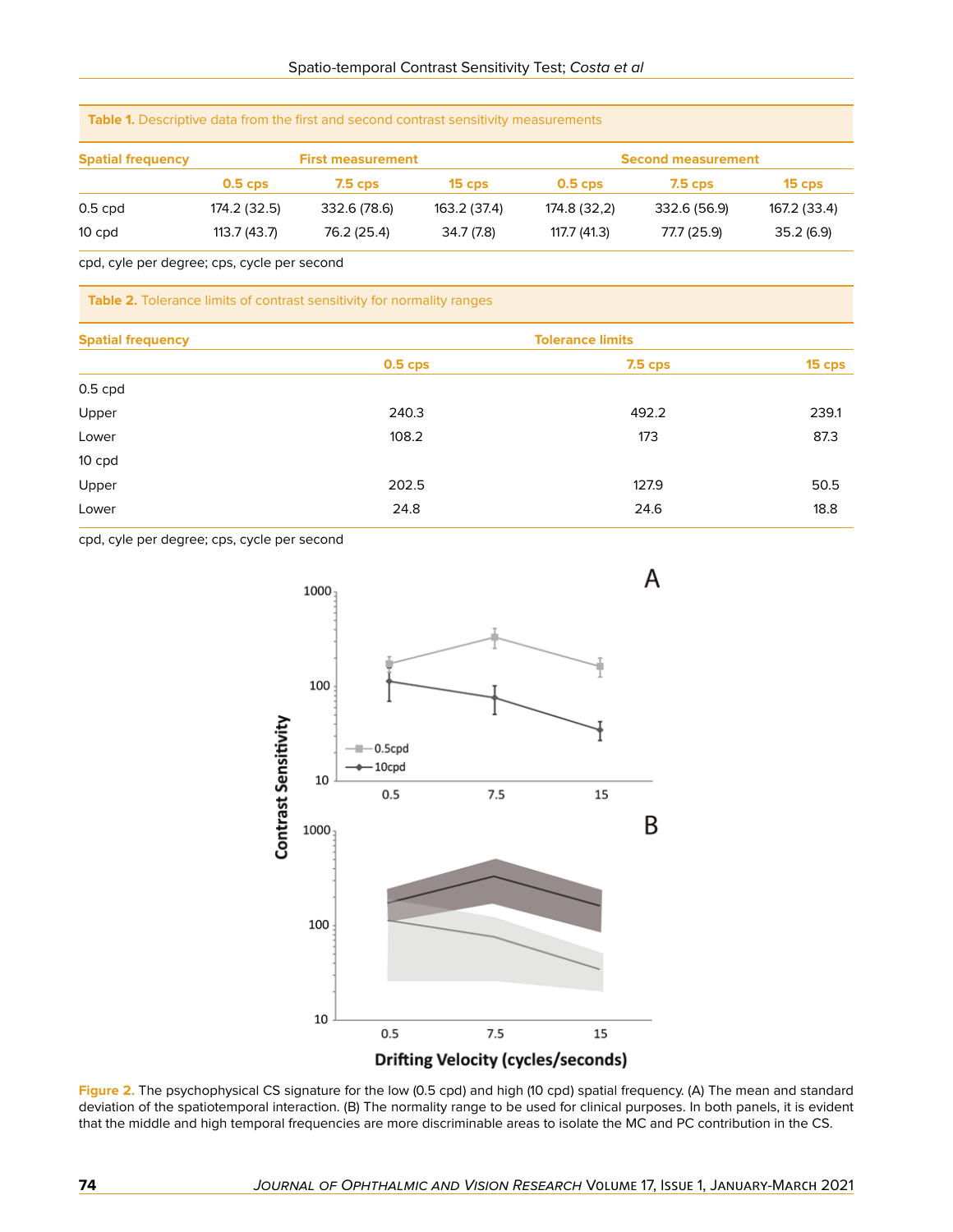

**Figure 3.** Correlations between the first and second measurements for reliability purposes. A strong correlation is evident for both low and high spatial frequencies in all temporal frequencies.

to low temporal frequencies. According to the spatial profile, low spatial frequencies were related to the MC-inferred pathway and the PC-inferred pathway related to high spatial frequencies.<sup>[\[45](#page-8-4)]</sup> The results obtained in our test are in line with earlier studies since the high spatial frequency with a low temporal modulation had better CS than the results for the middle or high temporal frequencies. On the other hand, better CS was obtained for the middle and high temporal modulations for low spatial frequencies.

Furthermore, we found a significantly different signature of CS spatiotemporal integration. For the low spatial frequency, there was a reduction in CS as the temporal frequency increased in an almost linear fashion. For the high spatial frequency, the curve had an inverted U-shape, in which there was an increase in CS as the temporal frequency increased from 0.5 to 7.5 Hz and then, there was an inversion of the relation since the CS reduced as the temporal frequency increased from 7.5 to 15 Hz. The different signatures of the MC- and PC-CS measured psychophysically have two important implications. First, the test was successful in isolating the

MC and PC contributions of the measured spatiotemporal CS. Second, the difference in the CS shape has an important contribution for diagnostic purposes, adding resolution to the CS measurement.

The isolation of MC and PC pathways has a huge clinical significance because many ophthalmological and neurological diseases affect these visual pathways differently. Visual impairment related to reading problems in children with learning difficulties and dyslexia has been related to the reduction of CS at low spatial frequencies, suggesting an MC pathway failure.<sup>[[32\]](#page-8-18)</sup> MP, also an MC pathway function, is impaired in children with Down's Syndrome<sup>[\[34\]](#page-8-19)</sup> and strabismic amblyopia.<sup>[[28,](#page-8-20) [59](#page-8-21)]</sup> We believe that our test improves the MCand PC-mediated CS measurements because it integrates spatial and temporal proprieties in one measurement.

Considering the significant clinical applications, we calculated the normality range for clinical purposes. Of course, there are some restrictions on the use of normal ranges, as we calculated based on the age of our sample. For children and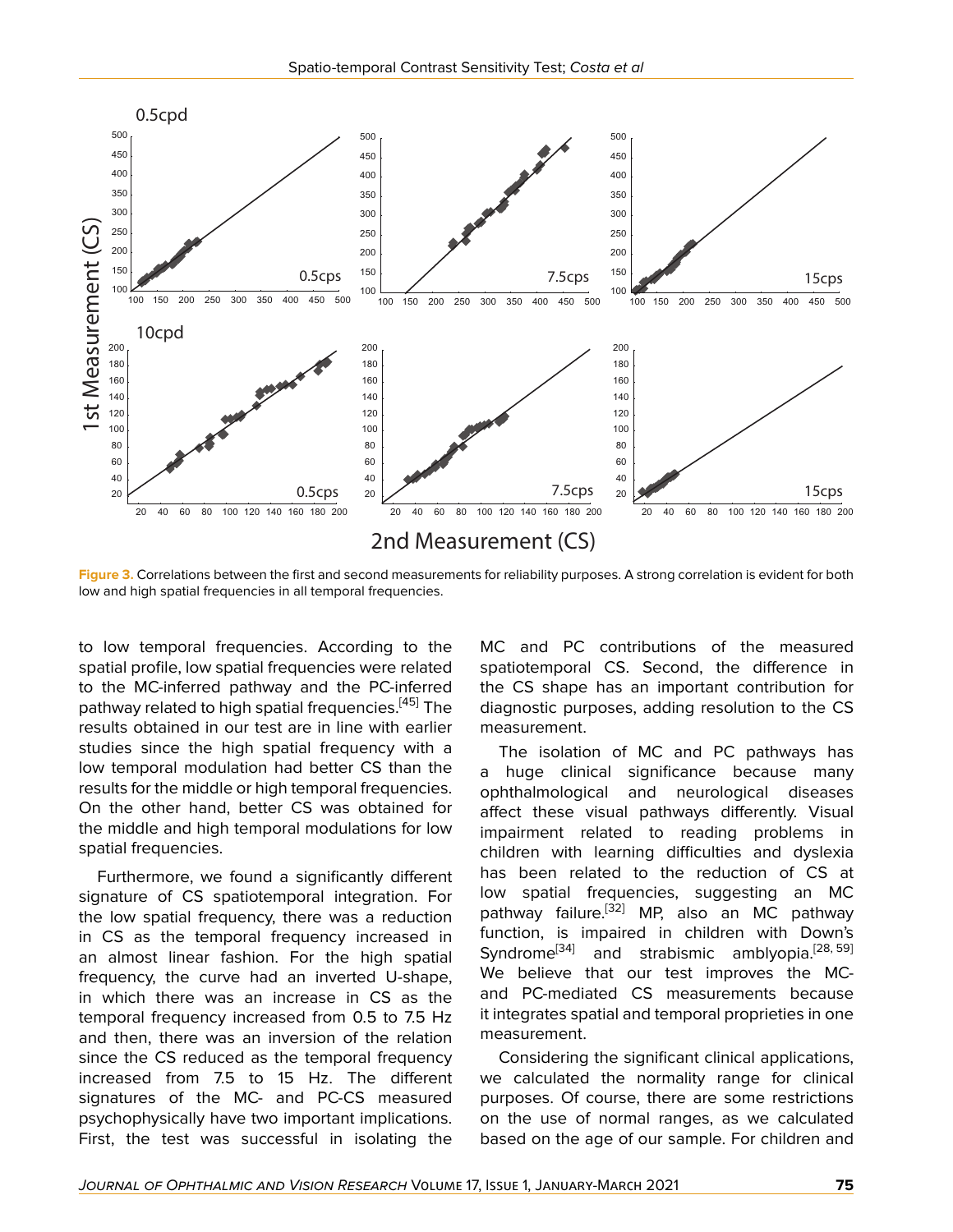elderly patients, additional measurements should be performed in future studies.

In summary, we developed a test to investigate the spatiotemporal integration of CS, designed for clinical purposes. The relative contribution of the low spatial frequencies/high temporal frequencies, and the high spatial frequencies/low temporal frequencies of the psychophysical channels can also be evaluated separately. The validation and replicability were highly successful, and tolerance limits were calculated to define the normality ranges.

# **Acknowledgments**

The authors would like to thank all the students at the Psychology Institute, University of São Paulo, who voluntarily participated in the experiments.

# **Financial Support and Sponsorship**

This research was supported by grants from FAPESP (Projeto Tematico # 2014/26818-2 to Dora Fix Ventura and Marcelo Fernandes Costa); CNPq #401153/2009-6 to M.F.C.; M.F.C. is CNPq research fellow.

# **Conflicts of Interest**

The authors declare that they have no conflict of interest.

# *REFERENCES*

- <span id="page-7-0"></span>1. Ferris FL 3rd, Kassoff A, Bresnick GH, Bailey I. New visual acuity charts for clinical research. *Am J Ophthalmol* 1982;94:91–96.
- 2. Adoh TO, Woodhouse JM. The Cardiff acuity test used for measuring visual acuity development in toddlers. *Vision Res* 1994;34:555–560.
- 3. Bach M. The Freiburg Visual Acuity Test variability unchanged by post-hoc re-analysis. *Graef Arch Clin Exp* 2007;245:965–971.
- 4. Bastawrous A, Rono HK, Livingstone IA, Weiss HA, Jordan S, Kuper H, et al. Development and validation of a smartphone-based visual acuity test (Peek Acuity) for clinical practice and community-based fieldwork. *JAMA Ophthalmol* 2015;133:930–937.
- 5. Becker R, Teichler G, Graf M. Comparison of visual acuity measured using Landolt-C and ETDRS charts in healthy subjects and patients with various eye diseases. *Klin Monatsbl Augenh* 2011;228:864–867.
- <span id="page-7-1"></span>6. Manny RE, Hussein M, Gwiazda J, Marsh-Tootle W. Repeatability of ETDRS visual acuity in children. *Invest Ophth Vis Sci* 2003;44:3294–3300.
- <span id="page-7-2"></span>7. Ginsburg AP. A new contrast sensitivity vision test chart. *Am J Optom Physiol Opt* 1984;61:403–407.
- <span id="page-7-11"></span>8. Adams RJ, Mercer ME, Courage ML, Vanhofvanduin J. A new technique to measure contrast sensitivity in human infants. *Optometry Vision Sci* 1992;69:440–446.
- <span id="page-7-12"></span>9. Alexander KR, McAnany JJ. Determinants of contrast sensitivity for the Tumbling E and Landolt C. *Optometry Vision Sci* 2010;87:28–36.
- 10. Alexander KR, Xie W, Derlacki DJ. Visual acuity and contrast sensitivity for individual Sloan letters. *Vis Res* 1997;37:813–819.
- 11. Choi AJ, Nivison-Smith L, Phu J, Zangerl B, Khuu SK, Jones BW, et al. Contrast sensitivity isocontours of the central visual field. *Sci Rep* 2019;9:11603.
- <span id="page-7-3"></span>12. Dakin SC, Turnbull PR. Similar contrast sensitivity functions measured using psychophysics and optokinetic nystagmus. *Sci Rep* 2016;6:34514.
- <span id="page-7-4"></span>13. Atchison DA, Bowman KJ, Vingrys AJ. Quantitative scoring methods for D15 panel tests in the diagnosis of congenital color-vision deficiencies. *Optometry Vision Sci* 1991;68:41– 48.
- 14. Bailey JE, Neitz M, Tait DM, Neitz J. Evaluation of an updated HRR color vision test. *Visual Neurosci* 2004;21:431–436.
- 15. Birch J. Clinical use of the City University Test (2nd Edition). *Ophthalmic Physiol Opt* 1997;17:466–472.
- <span id="page-7-5"></span>16. Reffin JP, Astell S, Mollon JD. Trials of a computercontrolled color-vision test that preserves the advantages of pseudoisochromatic plates. In: Drum B, Moreland JD, Serra A, editors. Colour vision deficiencies X. Dordrecht: Springer; 1991. 69–76 p.
- <span id="page-7-6"></span>17. Armstrong V, Maurer D, Lewis TL. Sensitivity to first- and second-order motion and form in children and adults. *Vis Res* 2009;49:2774–2781.
- 18. Borghuis BG, Tadin D, Lankheet MJM, Lappin JS, van de Grind WA. Temporal limits of visual motion processing: psychophysics and neurophysiology. *Vision* 2019;3:5.
- 19. Hollants-Gilhuijs MA, Ruijter JM, Spekreijse H. Visual halffield development in children: detection of motion-defined forms. *Vis Res* 1998;38:651–657.
- <span id="page-7-7"></span>20. Manny RE, Fern KD. Motion coherence in infants. *Vis Res* 1990;30:1319–1329.
- <span id="page-7-8"></span>21. Birch E, Petrig B. FPL and VEP measures of fusion, stereopsis and stereoacuity in normal infants. *Vis Res* 1996;36:1321–1327.
- 22. Earle DC. Perception of glass pattern structure with stereopsis. *Perception* 1985;14:545–552.
- 23. Langley K, Fleet DJ, Hibbard PB. Stereopsis from contrast envelopes. *Vis Res* 1999;39:2313–2324.
- 24. Norman JF, Norman HF, Craft AE, Walton CL, Bartholomew AN, Burton CL, et al. Stereopsis and aging. *Vis Res* 2008;48:2456–2465.
	- Shea SL, Fox R, Aslin RN, Dumais ST. Assessment of stereopsis in human infants. *Invest Ophth Vis Sci* 1980;19:1400–1404.
- <span id="page-7-9"></span>26. Wilcox LM, Harris JM, McKee SP. The role of binocular stereopsis in monoptic depth perception. *Vis Res* 2007;47:2367–2377.
- <span id="page-7-10"></span>27. Costa M, Oliveira A, Santana C, Ventura D, Zatz M. Redgreen color vision impairment in Duchenne muscular dystrophy. *Neuromuscular Disord* 2007;17:815.